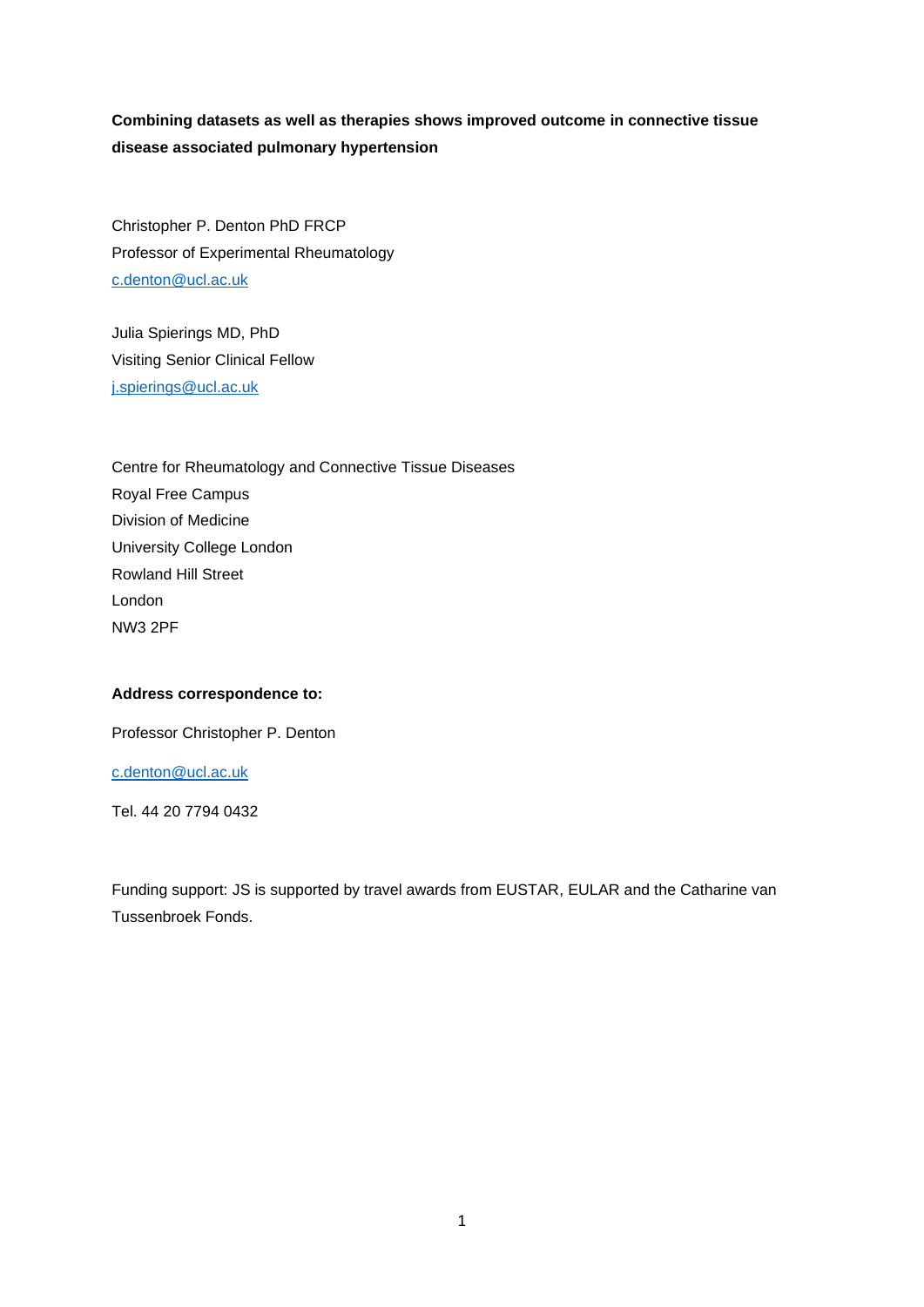The article of Khanna et al [1] is an important summary of more than two decades of progress in management of connective tissue disease (CTD) associated pulmonary hypertension (PH) that provides an important platform for further advances. It also clearly shows the positive impact of current practice with combination therapy introduced early and an emphasis on proactive screening to make an early diagnosis of PH.

PH remains a major cause of death in some forms of CTD and is challenging to manage in the context of multisystem complications and potentially overlapping pathogenetic mechanisms. This is particularly true for systemic sclerosis (SSc) for which PH has been shown to be associated with high mortality in small observational cohorts [2] as well as larger more comprehensive datasets. Fortunately, there has been substantial progress in managing some forms of PH, notably pre-capillary pulmonary arterial hypertension (PAH). This clinical progress has been built upon a foundation of robust pivotal clinical trials and underscored by observational cohorts and registries that explore long term outcomes on standard licensed therapies. Of these registries some include all forms of PH [3,4] whereas others focus on PAH of specific disease associations [5].

The classification of PH was fundamentally changed in 1998 at the Second WHO meeting in Evian when 5 subgroups were proposed to reflect different pathogenic mechanisms for PH. This template has been refined and updated at subsequent meetings that became designated World Symposia in Pulmonary Hypertension for the third and subsequent meetings occurring at 5 yearly intervals. The most recent was the  $6<sup>th</sup>$  World Symposium in Nice in 2018 [6]. (Table 1) The latest classification retains the basic groups that differentiate primary vasculopathy from secondary causes of PH with the associated diagnosis including CTD for group 1 PAH. Definition of these different forms of PH, and especially group I PAH is central to therapeutic advances because by linking forms of PH with likely shared pathogenesis it allowed trials to recruit mixed cohorts including PAH-CTD and so led to these groups being included within the licensed indication as regulatory approval was obtained based upon robust phase 3 clinical trials.

Terminology matters in CTD-PAH because the real progress has been made for patients with Group 1 pre-capillary pulmonary arterial hypertension. This needs to be distinguished based upon the 2018 World Symposium classification from other frequent causes of PH in CTD that include Group 2 PH due to cardiac disease and associated with elevated post-capillary pressure and Group 3 PH due to hypoxia from lung fibrosis or muscle weakness. As in idiopathic and familial forms of PAH, improvements in Group 1 PAH are underpinned by the use of pulmonary vasodilator drugs of three classes which most recently became all available in oral formulation. The first orally active drug was bosentan, an endothelin receptor antagonist (ERA), approved by FDA in November 2001. Pivotal trials showed benefit for exercise distance measured using a six minute walk test. CTD-PAH showed a blunted but congruent response to the overall study population and this allowed this subgroup to be included within the regulatory approval [7]. The same trial template was used for licensing studies of PDE5 inhibitors that work as agonists of the nitric oxide pathway [8] and more recently for the oral soluble guanylate cyclase stimulator riociguat that works on the same pathway [9].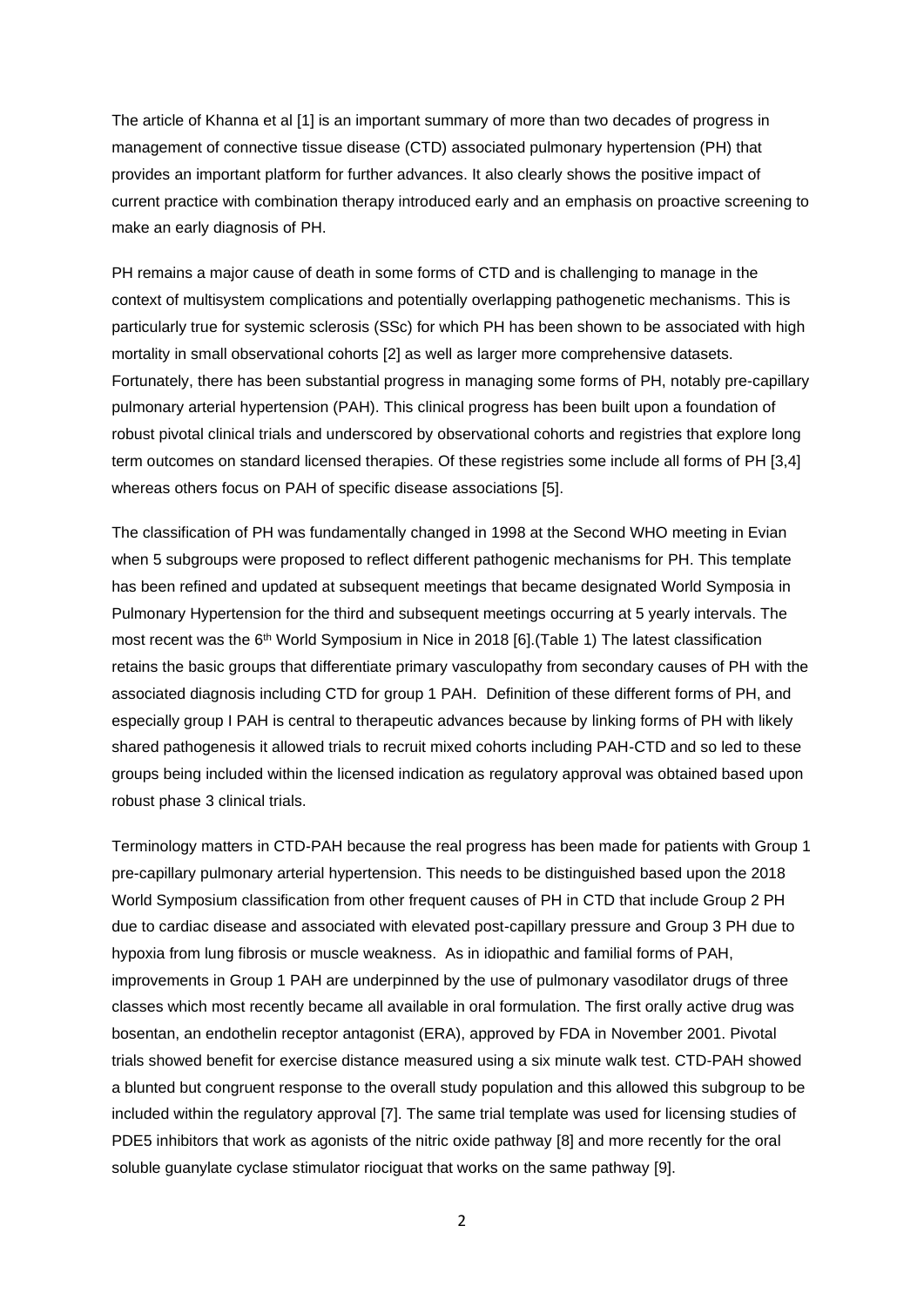Prostacyclin agonists have been available for many years for parenteral use and later given by inhalation, but it was the oral prostacyclin receptor agonist selexipag that really offered the full potential to target all three pathways easily in PAH and especially in CTD-PAH [10]. This was important because more recently efficacy of new therapies including selexipag and macitentan have been approved based on much larger and more robust clinic trials that assess mortality and morbidity in a composite outcome of "time to clinical worsening" between treatment arms [9,10]. Moreover, because the therapeutic landscape changed, approved therapies became widely available, which enabled trials to permit appropriate background treatment and test the benefit of adding a new agent on top of one or even two approved drugs. Importantly, these event driven studies show much more comparable relative benefit of treatment in the CTD-PAH subgroup and also the SSc-PAH group. This is important because cohort and other studies, including pooled individual patient data analysis from some earlier PAH trials, show that outcomes including survival are especially poor in SSc-PAH [11,12].

A third area of progress was the use of initial combination treatment that strongly suggested that combining an ERA with a PDE5 inhibitor was better than either treatment alone. This was the pretext of the AMBITION trial that showed just that and confirmed equivalent benefit in CTD and SSc-PAH [13]. These trials have underpinned practice over the past decade and in SSc especially moved PAH from being untreatable and inevitably leading to early death with a median survival of only 12 months from diagnosis [2] to a highly treatable complication. Single centre studies have suggested benefit [14] but the article in this issue really shows how much outcomes have improved by pooling data from high quality event driven trials and large well collected clinical cohorts.

The article of Khanna et al [1] is a timely and important paper because previous well-performed metaanalyses of the early pivotal trials had suggested the opposite that PAH-CTD outcomes were not better and that high-cost drugs may not be justified and that other approaches to treatment were needed. It is notable because the present analysis again confirms that outcomes are worse in CTD-PAH than in idiopathic or familial forms of PAH, the impact of treatments should no longer be regarded as insignificant. This is a practice changing observation, especially now that many of the drugs are available in generic formulations and so the cost of modern PAH treatment has fallen at the same time as its true value is convincingly demonstrated.

Whilst the apparent improvement in overall survival in PAH-CTD is encouraging, it is important to recognise that there are multiple confounding factors that could also lead to apparent gains. These include the increased emphasis on PH and PAH due to available therapies that increases vigilance, awareness and may lead to greater diagnosis of milder cases or cases at an early stage. This may also lead to lead time bias. In addition, the establishment of screening methods and algorithms such as DETECT (the first evidence-based algorithm for the screening of PAH in SSc) and others could result in earlier detection and diagnosis and milder cases being detected. Finally, better organisation of care and co-ordinated management may improve outcome and survival even when there is no major benefit from treatments. However, it seems unlikely that these factors would have a major

3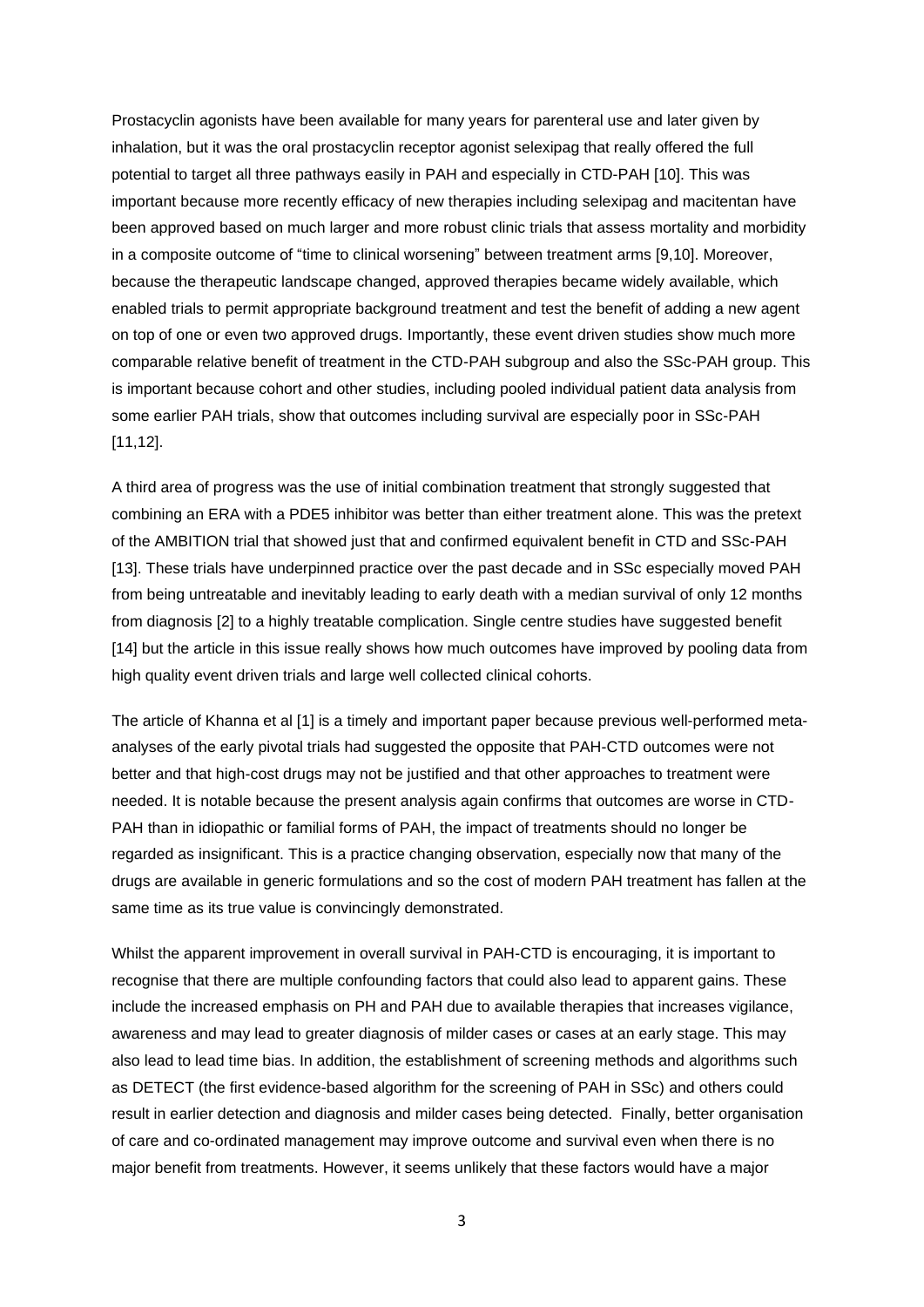impact because regular screening has been a management cornerstone for PAH-CTD for many years and so increased detection likely occurred before more treatment became available.

In conclusion, it is now clear there is strong evidence for the value of combination therapies in CTD-PAH. This includes PAH targeted drugs often used in combination and the concurrent use of immunosuppression and PH specific drugs in cases of PAH-CTD due to SLE or MCTD [15]. Not all treatment can be translated from idiopathic to CTD-PAH and the large registries also underscore this. A good example is oral anticoagulation that may improve overall survival in idiopathic PAH but be associated with higher mortality in patients with CTD-PH [3]. But unfortunately, PAH-CTD is still not cured, most cases will die from right heart failure and so there is still much unmet need and work to be done. It is exciting that new drugs targeting different pathways or mechanisms are looking promising (bardoxelone (NCT02036970), sotatercept (NCT03496207)) and in the future these and other approaches may also be added to the armamentarium.

#### **References**

- 1. Khanna D, Zhao C, Saggar R, Mathai SC, Chung LS, Coghlan JG et al. Long-Term Outcomes in Patients with Connective Tissue Disease-Associated Pulmonary Arterial Hypertension in the Modern Treatment Era. Arthritis Rheumatol (in press – accompanying this editorial)
- 2. Koh ET, Lee P, Gladman DD, Abu-Shakra M. Pulmonary hypertension in systemic sclerosis: an analysis of 17 patients. Br J Rheumatol.1996;35:989-93.
- 3. Hoeper MM, Kramer T, Pan Z, Eichstaedt CA, Spiesshoefer J, Benjamin N, et al. Mortality in pulmonary arterial hypertension: prediction by the 2015 European pulmonary hypertension guidelines risk stratification model. Eur Respir J. 2017;50:1700740.
- 4. Benza RL, Miller DP, Barst RJ, Badesch DB, Frost AE, McGoon MD. An evaluation of longterm survival from time of diagnosis in pulmonary arterial hypertension from the REVEAL Registry. Chest. 2012;142(2):448-456.
- 5. Kolstad KD, Li S, Steen V, Chung L; PHAROS Investigators. Long-term outcomes in systemic sclerosis-associated pulmonary arterial hypertension from the Pulmonary Hypertension Assessment and Recognition of Outcomes in Scleroderma Registry (PHAROS). Chest 2018;154:862–71.
- 6. Simonneau G, Montani D, Celermajer DS, Denton CP, Gatzoulis MA, Krowka M, et al. Haemodynamic definitions and updated clinical classification of pulmonary hypertension. Eur Respir J. 2019;53:1801913.
- 7. Denton CP, Humbert M, Rubin L, Black CM. Bosentan treatment for pulmonary arterial hypertension related to connective tissue disease: a subgroup analysis of the pivotal clinical trials and their open-label extensions. Ann Rheum Dis. 2006;65:1336-40.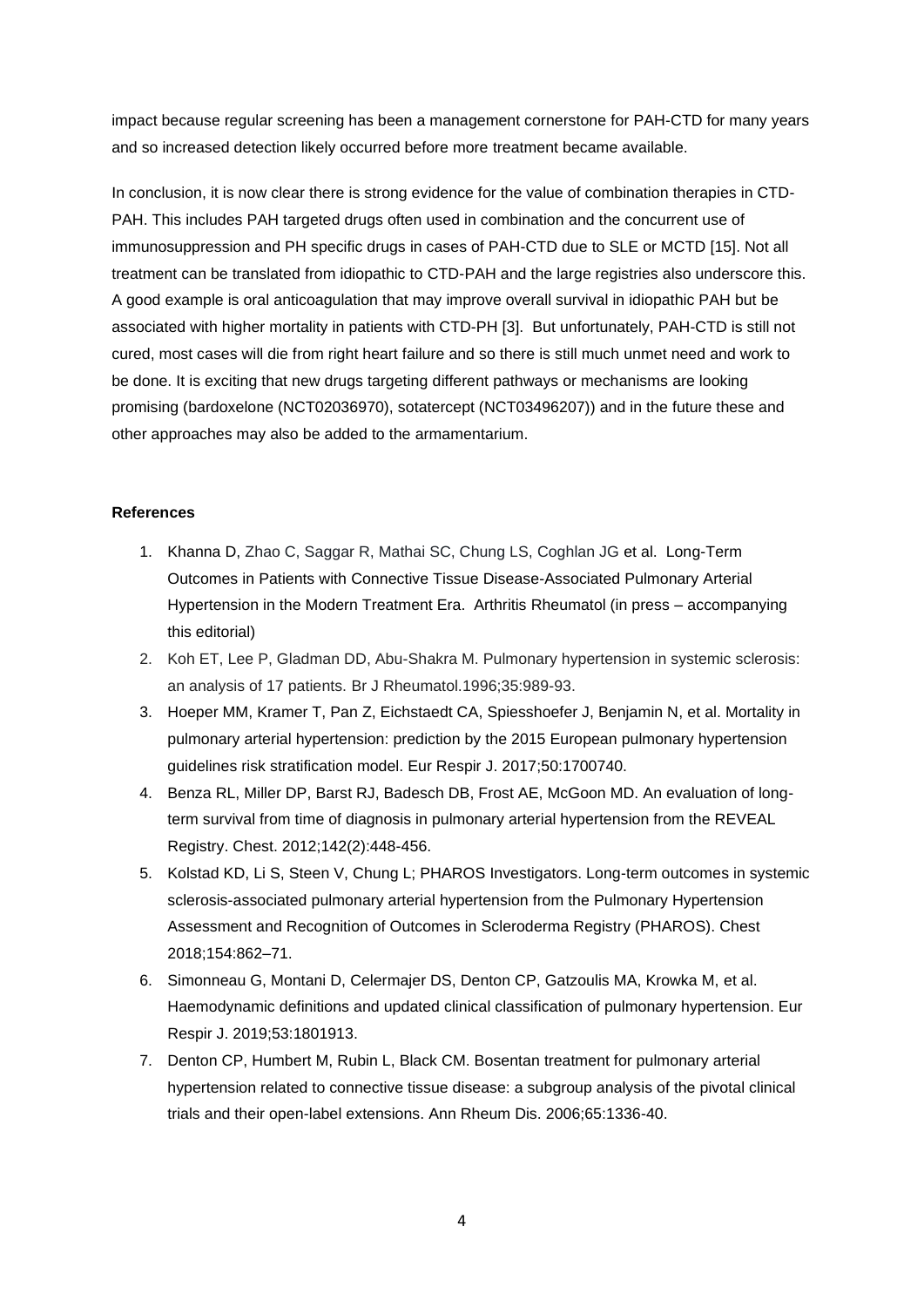- 8. Galiè N, Ghofrani HA, Torbicki A, Barst RJ, Rubin LJ, Badesch D, et al. Sildenafil Use in Pulmonary Arterial Hypertension (SUPER) Study Group. Sildenafil citrate therapy for pulmonary arterial hypertension. N Engl J Med. 2005;353:2148-57.
- 9. Humbert M, Coghlan JG, Ghofrani HA, Grimminger F, He JG, Riemekasten G, et al. Riociguat for the treatment of pulmonary arterial hypertension associated with connective tissue disease: results from PATENT-1 and PATENT-2. Ann Rheum Dis. 2017;76:422-426.
- 10. Sitbon O, Channick R, Chin KM, Frey A, Gaine S, Galiè N, et al. Selexipag for the Treatment of Pulmonary Arterial Hypertension. N Engl J Med. 2015;373:2522-33.
- 11. Pulido T, Adzerikho I, Channick RN, Delcroix M, Galiè N, Ghofrani HA, et al. Macitentan and morbidity and mortality in pulmonary arterial hypertension. N Engl J Med. 2013;369:809-18.
- 12. Rhee RL, Gabler NB, Sangani S, Praestgaard A, Merkel PA, Kawut SM. Comparison of Treatment Response in Idiopathic and Connective Tissue Disease-associated Pulmonary Arterial Hypertension. Am J Respir Crit Care Med. 2015;192:1111-7.
- 13. Coghlan JG, Galiè N, Barberà JA, Frost AE, Ghofrani HA, Hoeper MM, et al. Initial combination therapy with ambrisentan and tadalafil in connective tissue disease-associated pulmonary arterial hypertension (CTD-PAH): subgroup analysis from the AMBITION trial. Ann Rheum Dis. 2017;76:1219-1227.
- 14. Williams MH, Das C, Handler CE, Akram MR, Davar J, Denton CP, et al. Systemic sclerosis associated pulmonary hypertension: improved survival in the current era. Heart. 2006;92:926- 32.
- 15. Sanchez O, Sitbon O, Jaïs X, Simonneau G, Humbert M. Immunosuppressive therapy in connective tissue diseases-associated pulmonary arterial hypertension. Chest. 2006;130:182- 9.

# **Author disclosures**

CPD reports grants and personal fees from GSK, Mitsubishi Tanabe Pharma, Boehringer-Ingelheim, Servier, Arxx Therapeutics, Bayer, Inventiva, Galapagos, Horizon, Roche, CSL Behring, Sanofi and Novartis

JS reports no disclosures.